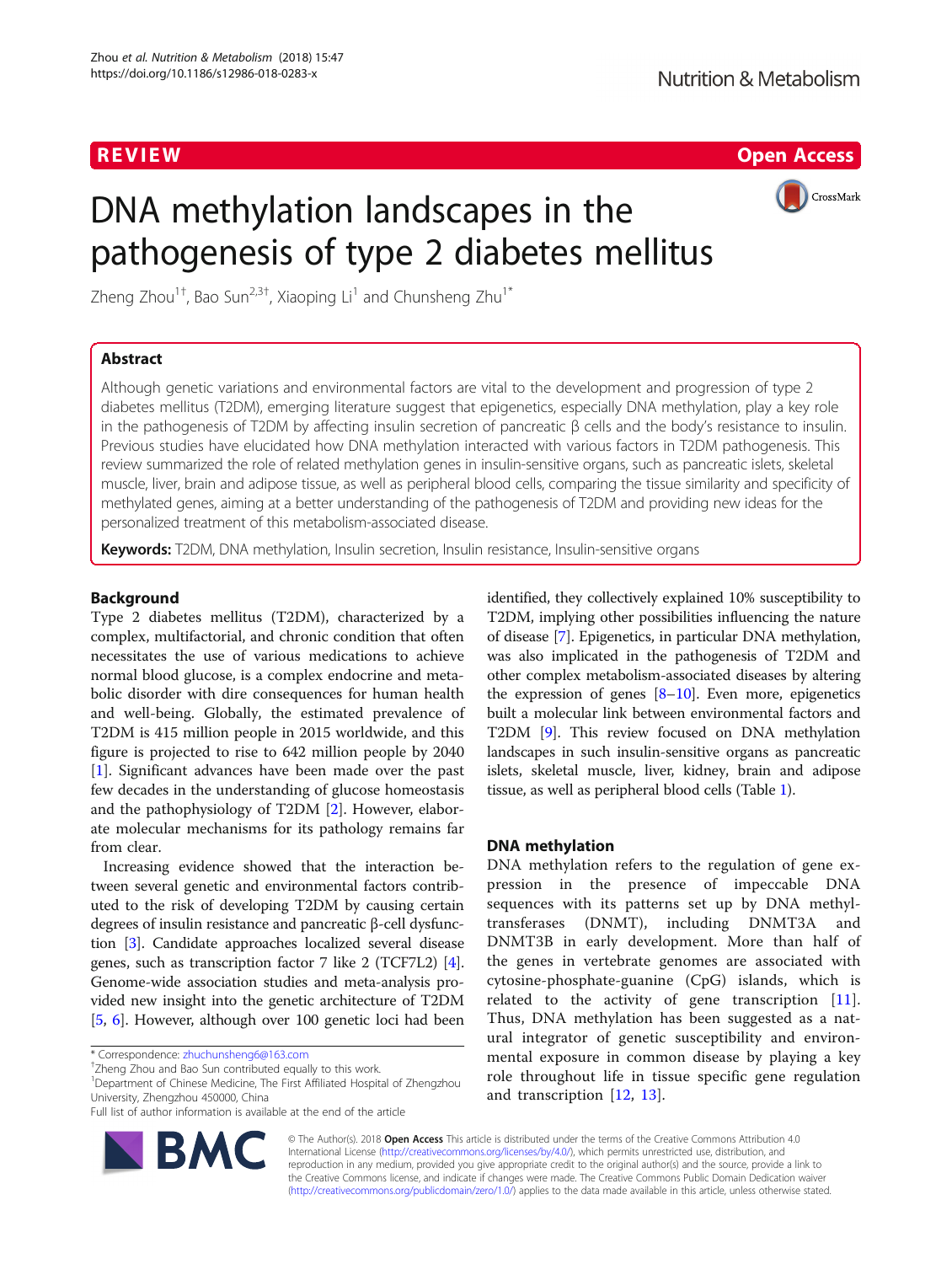<span id="page-1-0"></span>Table 1 DNA methylation alterations in T2DM

| Genes/Susceptibility<br>factors | Methylated status                       | Insulin-sensitive organs             | Effects                                                  | References |
|---------------------------------|-----------------------------------------|--------------------------------------|----------------------------------------------------------|------------|
| PPARGC1A                        | Hypermethylation                        | Human pancreatic islets              | Influenced glucose-stimulated insulin secretion          | $[17]$     |
| KCNQ1                           | Hypermethylation                        | Human pancreatic islets              | Increased the risk of T2DM                               | [20]       |
| Insulin gene                    | Demethylation                           | Human and mouse islet cell           | Inhibited the function of beta cell                      | $[21]$     |
| Insulin gene                    | Hypermethylation                        | Human pancreatic islets              | Increased the levels of $HbA_{1c}$                       | [22]       |
| PDX-1                           | Hypermethylation                        | Human pancreatic islets              | Associated with the insulin secretion                    | $[23]$     |
| GLP1R                           | Hypermethylation                        | Human pancreatic islets              | Positively associated with BMI and HbA <sub>1c</sub>     | $[24]$     |
| MEG3-DLK1 microRNA              | Hypermethylation                        | Human pancreatic islets              | Caused the increase of $\beta$ cell apoptosis            | [25]       |
| Ageing                          | Hypermethylation                        | Rat pancreatic islets                | Associated with molecular inflammation                   | [26]       |
| NDUFB6                          | Hypermethylation                        | Human skeletal muscle                | Influenced insulin sensitivity                           | $[35]$     |
| COX5a                           | Hypermethylation                        | Rat skeletal muscle                  | Associated with mitochondrial dysfunction                | $[36]$     |
| COX7A1                          | Hypermethylation                        | Human skeletal muscle                | Associated with glucose uptake in vivo                   | $[37]$     |
| Gastric bypass surgery          | Hypomethylation                         | Human skeletal muscle                | Remodeled the promoter methylation<br>of PGC-1a and PDK4 | $[38]$     |
| Acute exercise                  | Hypomethylation                         | Human skeletal muscle                | Activated contraction-induced gene                       | $[39]$     |
| Ionizing radiation              | Hypermethylation                        | Mice skeletal muscle cells           | Increased the risk of insulin resistance                 | [40]       |
| Insulin and glucose<br>exposure | Hypermethylation<br>and hypomethylation | Human skeletal muscle                | Altered the DAPK3 methylation                            | [41]       |
| Gck                             | Hypermethylation                        | Rat liver                            | Involved in the development of insulin resistance        | [42, 43]   |
| TNFa                            | Hypermethylation                        | Mice liver and adipose tissue        | Associated with the reduction of inflammation            | $[44]$     |
| Metformin transporter<br>genes  | Demethylation                           | Human liver                          | Improved hyperglycaemia and obesity                      | $[45]$     |
| In-utero malnutrition           | Hypermethylation                        | Mice liver                           | Influenced the expression of lipogenic genes             | $[46]$     |
| Loss of MBD2                    | Hypermethylation                        | Mice liver                           | Protected mice from insulin resistance                   | $[52]$     |
| IGFBP1 and IGFBP7               | Hypermethylation                        | Human peripheral blood               | Associated with insulin resistance                       | [53, 54]   |
| Alu repeats                     | Hypermethylation                        | Human peripheral blood<br>leukocytes | Associated with insulin resistance                       | [59]       |
| LINE-1                          | Hypomethylation                         | Human peripheral blood               | Increased the risk of metabolic worsening                | [60]       |
| MCP-1                           | Hypomethylation                         | Human peripheral blood               | Increased the serum MCP-1 level                          | [61]       |
| TCF7L2                          | Hypermethylation                        | Human peripheral blood               | Positively associated with fasting glucose               | [62]       |
| <b>TXNIP</b>                    | Hypomethylation                         | Human peripheral blood               | Increased HbA <sub>1c</sub> and fasting glucose          | [65]       |
| NR4A1                           | Hypomethylation                         | Human peripheral blood               | Decreased the blood glucose                              | [66]       |
| Aging                           | Hypermethylation                        | Human brain and blood                | Remodeled DNA methylation                                | [67]       |

Intriguingly, DNA methylation was found more abundant in gene bodies and often positively correlated with gene expression in recent years [[14\]](#page-5-0). Besides, Aran et al. discovered that DNA methylation of enhancers could regulate transcription levels of distal promoters through binding of transcription factors and chromatin modulating proteins [[15](#page-5-0)]. Additionally, genome-wide studies of the methylome had identified that the position of the methylation in the transcriptional site influenced its relationship to gene control. As a result, in the growing incidence of T2DM, DNA methylation alterations might be involved in its pathogenesis by affecting insulin secretion of pancreatic β cells and the body's resistance to insulin across multiple tissues (Fig. [1\)](#page-2-0).

# DNA methylation and T2DM

DNA methylation alterations in pancreatic islets of T2DM Pancreatic islets, mainly secreting insulin and glucagon, is composed of a group of hormone-secreting cells. Among them, pancreatic  $β$  cells are of utmost importance to regulate glycemia during the development of T2DM. Hence, it is essential to know mechanisms that affect the function of  $β$  cells in depth for finding new treatment options for T2DM.

Peroxisome proliferative activated receptor gamma coactivator 1 alpha (PPARGC1A), a transcriptional co-activator encoding PGC1α, was aberrantly expressed and related to impaired oxidative phosphorylation in skeletal muscle from patients with T2DM [\[16](#page-5-0)]. However,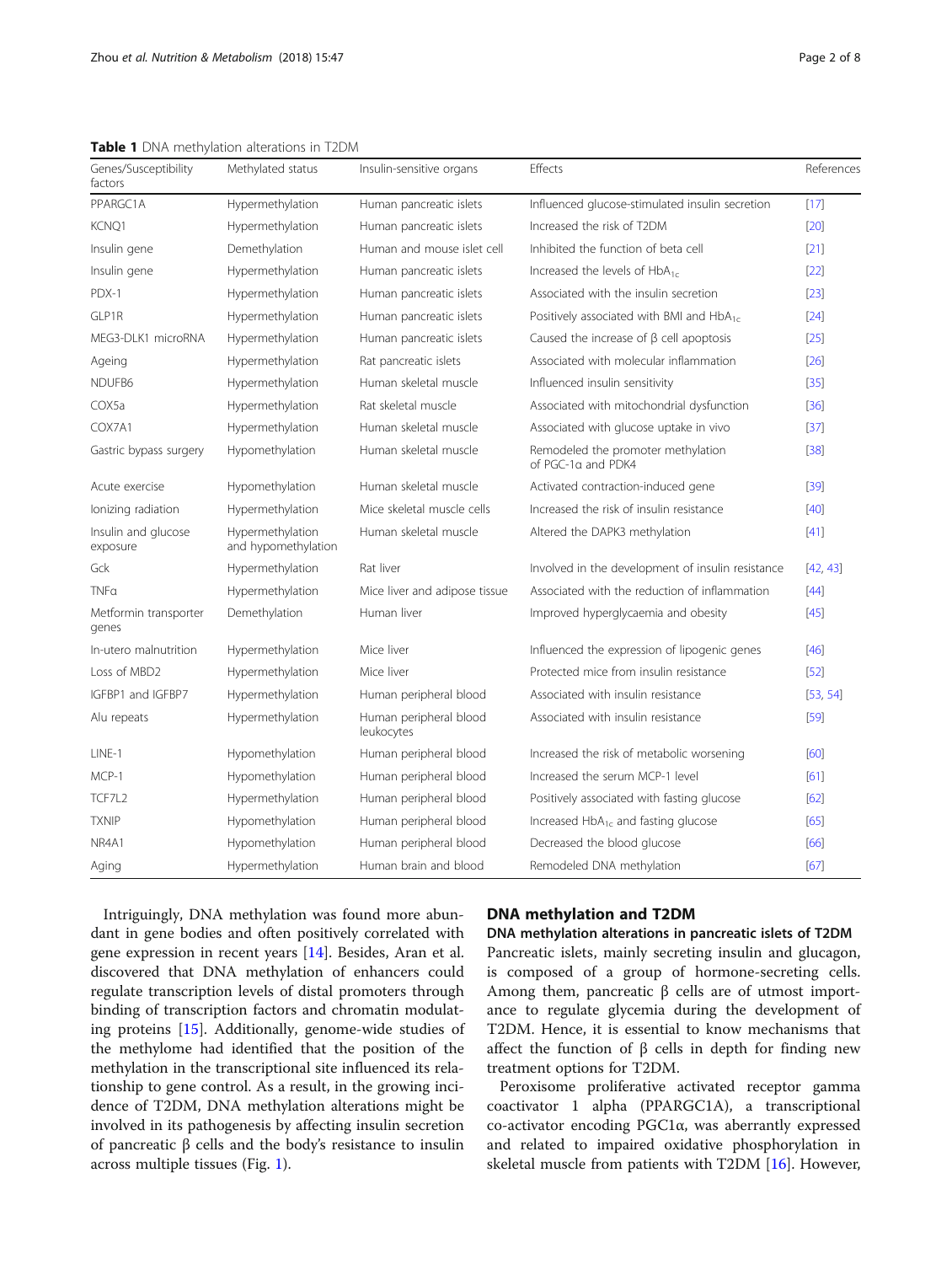<span id="page-2-0"></span>

increased levels of methylation of the PPARGC1A gene promoter were similarly associated with its reduced expression in human pancreatic islets from T2DM patients, influencing glucose-stimulated insulin secretion [[17\]](#page-5-0). The T2DM risk gene potassium voltage-gated channel subfamily Q member 1 (KCNQ1) was identified to be associated with impaired islet function [\[18](#page-5-0), [19](#page-5-0)]. Travers et al. suggested that hypermethylation of the imprinted 11p15.5 region of KCNQ1 might be mediated by its genetic risk variants in both fetal pancreas and adult human islets tissues [\[20\]](#page-5-0). As a master regulator of metabolic homeostasis, insulin gene might be regulated by DNA methylation [[21\]](#page-5-0). Yang et al. demonstrated that hypermethylation of the insulin promoter in pancreatic islets from T2DM patients was correlated negatively with insulin gene expression and positively with glycosylated hemoglobin (Hb $A_{1c}$ ) levels [\[22](#page-5-0)]. Pancreatic duodenal homeobox 1 (PDX-1) was a transcription factor that exhibited decreased expression in human pancreatic islets and was associated with insulin secretion, which was significantly associated with the hypermethylation of its promoter and enhancer regions [[23](#page-5-0)]. Glucagon-like peptide 1 (GLP-1), an incretin hormone, enhanced insulin secretion by binding to its receptor (GLP1R) in pancreatic β cells. Hall et al. showed that hypermethylation of GLP1R in human pancreatic islets had positive correlation with body mass index (BMI) and  $HbA_{1c}$  of T2DM patients [[24\]](#page-5-0). Moreover, another high-throughput study by Kameswaran et al. supported that MEG-DLK1 microRNA cluster was highly expressed in β cells, but repressed in human islets from T2DM donors, which was identified to be regulated by epigenetic modification [[25\]](#page-6-0). Recently, Sandovici et al. suggested that age-associated transcriptional differences were negatively correlated with the methylation of several inflammation-related gene promoters in rat pancreatic islets, shedding a new light on epigenetic signatures in islets [[26\]](#page-6-0). Moreover, perturbations in the intrauterine environment increasing the susceptibility of age-related diseases induced alterations in DNA methylation and gene expression in pancreatic islets of rats [\[27](#page-6-0)]. Meaningfully, the phenotype of T2DM was found to be potentially affected by 19 diabetes-associated single-nucleotide polymorphisms (SNPs) on which a CpG site was introduced or removed using pancreatic islets from T2DM donors, establishing the relationship between genetic variation and epigenetics [\[28](#page-6-0)].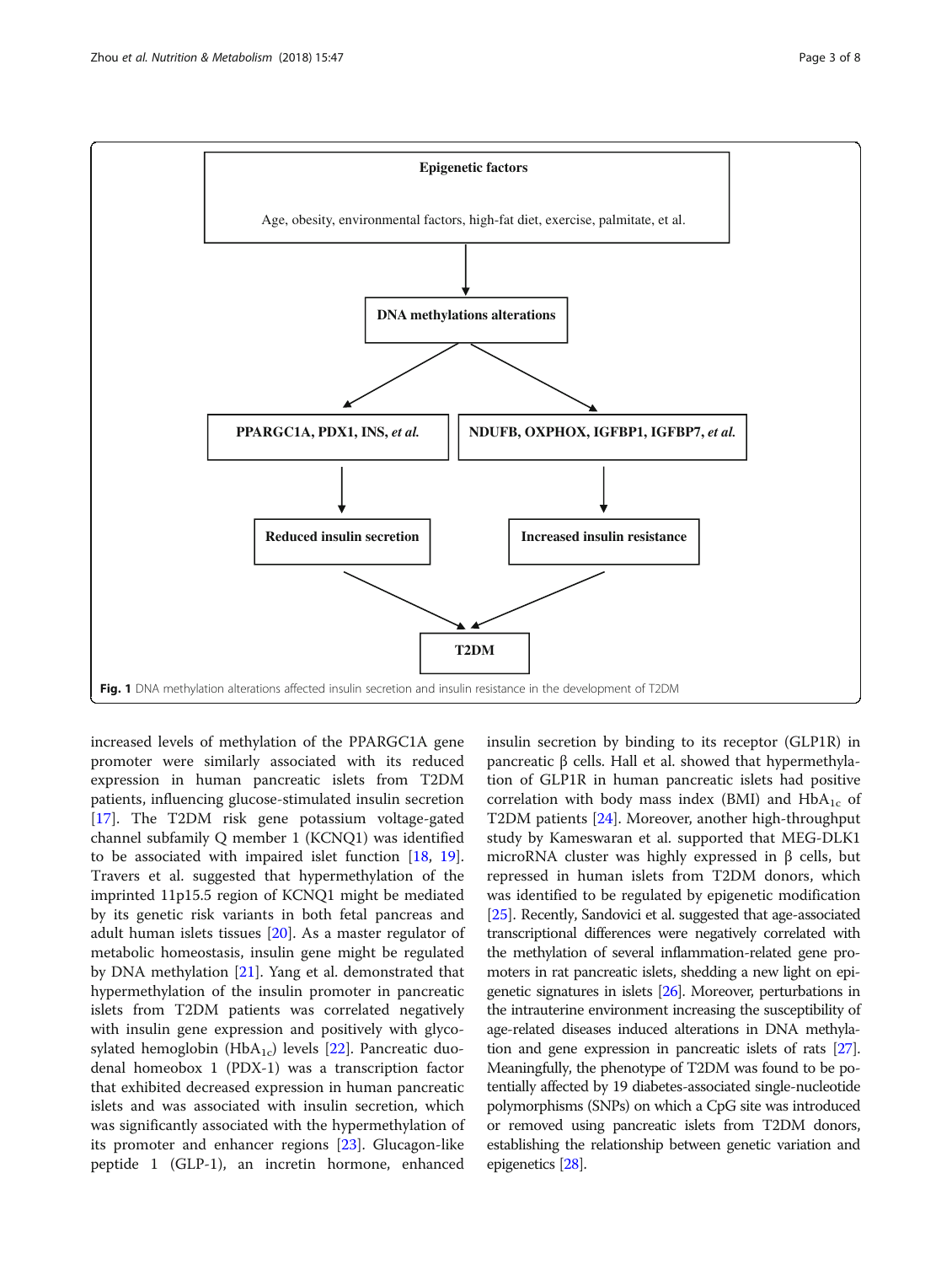With the development of high throughput sequencing, DNA methylation profiling was performed in pancreatic islets from T2DM patients. Volkmar et al. uncovered 276 CpG loci displaying differential DNA methylation by performing comprehensive DNA methylation profiling in human pancreatic islets [\[29](#page-6-0)]. Another genome-wide DNA methylation analysis identified 1649 CpG sites and 853 genes with differential DNA methylation in human islets. Further functional analyses found several new methylated target genes with altered expression that contributed to impaired insulin and glucagon secretion [[30\]](#page-6-0). Olsson et al. demonstrated that genome-wide genetic and epigenetic variation interacted to influence gene expression in human islets [\[31](#page-6-0)]. Recently, whole-genome bisulfite sequencing by Volkov et al. provided a picture of DNA methylome in human pancreatic islets and stressed the importance of epigenetic changes in the pathogenesis of T2DM [[32](#page-6-0)]. Interestingly, palmitate treatment of human pancreatic islets gave rise to DNA methylation modifications, which might cause impaired insulin secretion and aggravated T2DM [\[33](#page-6-0)]. Lately, aging increased DNA methylation of 241 sites that were identified in human islets and associated with insulin secretion [[34\]](#page-6-0).

#### DNA methylation modifications in skeletal muscle

As an important insulin-sensitive organ, skeletal muscle was the main tissue responsible for glucose uptake. DNA methylation modifications in skeletal muscle might contribute to insulin resistance, which was beneficial for understanding the pathogenesis of T2DM.

Studies found that increased DNA methylation in the promoter of ubiquinone oxidoreductase subunit B6 (NDUFB6) was correlated negatively with its expression in skeletal muscle from T2DM patients, which subsequently influenced insulin sensitivity [\[35\]](#page-6-0). Gong et al. observed that hypermethylation of cytochrome c oxidase 5a (COX5a) was related with mitochondrial dysfunction in skeletal muscle of high-fat diet (HFD) induced rats [[36\]](#page-6-0). Furthermore, [Rönn](https://www.ncbi.nlm.nih.gov/pubmed/?term=R%C3%B6nn%20T%5BAuthor%5D&cauthor=true&cauthor_uid=18488190) et al. provided evidence that age was a factor influencing DNA methylation of COX7A1 that encoded oxidative phosphorylation (OXPHOS) gene in human skeletal muscle [\[37\]](#page-6-0). They found that the methylation of the COX7A1 promoter was increased in muscle from elderly compared with young twins. Besides, Roux-en-Y gastric bypass could remodel the promoter methylation of genes in skeletal muscle. Barres et al. revealed that the methylation of PGC-1α and pyruvate dehydrogenase kinase 4 (PDK4) was reduced with obesity and restored to nonobese levels after Roux-en-Y gastric bypass [[38](#page-6-0)]. Analogously, acute exercise also could decrease promoter methylation and trigger structural and metabolic adaptations in skeletal muscle [\[39\]](#page-6-0). Whole genome methylation study indicated that the promoter methylation of PGC-1α, PDK4 and PPAR-δ was dramatically decreased in mouse soleus muscles [[39\]](#page-6-0). Recently, Nylander et al. revealed that ionizing radiation altered substantial DNA methylation in skeletal muscle and adipose progenitor cells, increasing the risk of insulin resistance and T2DM [[40](#page-6-0)]. Additionally, insulin and glucose exposure altered the DNA methylation profile and modulated death-associated protein kinase 3 (DAPK3) DNA methylation in skeletal muscle from T2DM patients [[41](#page-6-0)].

### DNA methylation changes in liver and adipose tissue

Liver and adipose tissue were essential for maintaining the balance of glucose homeostasis, being the important endocrine system affecting many metabolic pathways.

Earlier study by Jiang et al. demonstrated that hypermethylation of hepatic glucokinase (Gck) contributed to diabetogenic potential in the liver from aging rats [[42](#page-6-0)]. They also indicated that hypermethylation level of Gck and L-type pyruvate kinase (LPK) promoters was involved in the development of insulin resistance in high-fat diet-induced obese rats [\[43](#page-6-0)]. Of note, helichrysum and grapefruit extracts increased DNA methylation of TNFα in the liver and adipose tissue from diabetic mice, which might be associated with the reduction of inflammation in diabetes and obesity [\[44](#page-6-0)]. Metformin decreased DNA methylation of metformin transporter genes in the human liver, which might be conducive to improving hyperglycaemia and obesity [[45](#page-6-0)]. Besides, in-utero malnutrition resulted in DNA methylation modifications in germ cells, which subsequently influenced the expression of lipogenic genes in livers of offspring mice [[46](#page-6-0)]. Of late years, genome-wide methylome and transcriptome analysis highlighted that epigenetic and transcriptional changes in the liver from patients with T2DM played an important role in its etiology [\[47](#page-6-0), [48](#page-6-0)]. In addition to that, subjects with T2DM also exhibited transcriptional and epigenetic changes in adipose tissue relevant to the development of the disease  $[49]$  $[49]$ . By using the Infinium Human-Methylation450 BeadChip assay, [Rönn](https://www.ncbi.nlm.nih.gov/pubmed/?term=R%C3%B6nn%20T%5BAuthor%5D&cauthor=true&cauthor_uid=18488190) et al. stressed that increased age, BMI and  $HbA_{1c}$  levels had a great influence on epigenetic variation of candidate genes of T2DM in human adipose tissue [\[50](#page-6-0)]. Another genome-wide DNA methylation research revealed that patients were predisposed to insulin resistance and T2DM with aberrant DNA methylation in the visceral adipose tissue [[51](#page-6-0)]. Recently, study by Cheng et al. discovered that loss of methyl-CpG-binding domain 2 (MBD2) resulted in DNA methylation changes associated with altered energy homeostasis, which protected mice from HFD-induced obesity and insulin resistance [\[52\]](#page-6-0).

#### DNA methylation shifts in peripheral blood cells

Although DNA methylation in tissues had been widely studied, it was difficult for some human tissues such as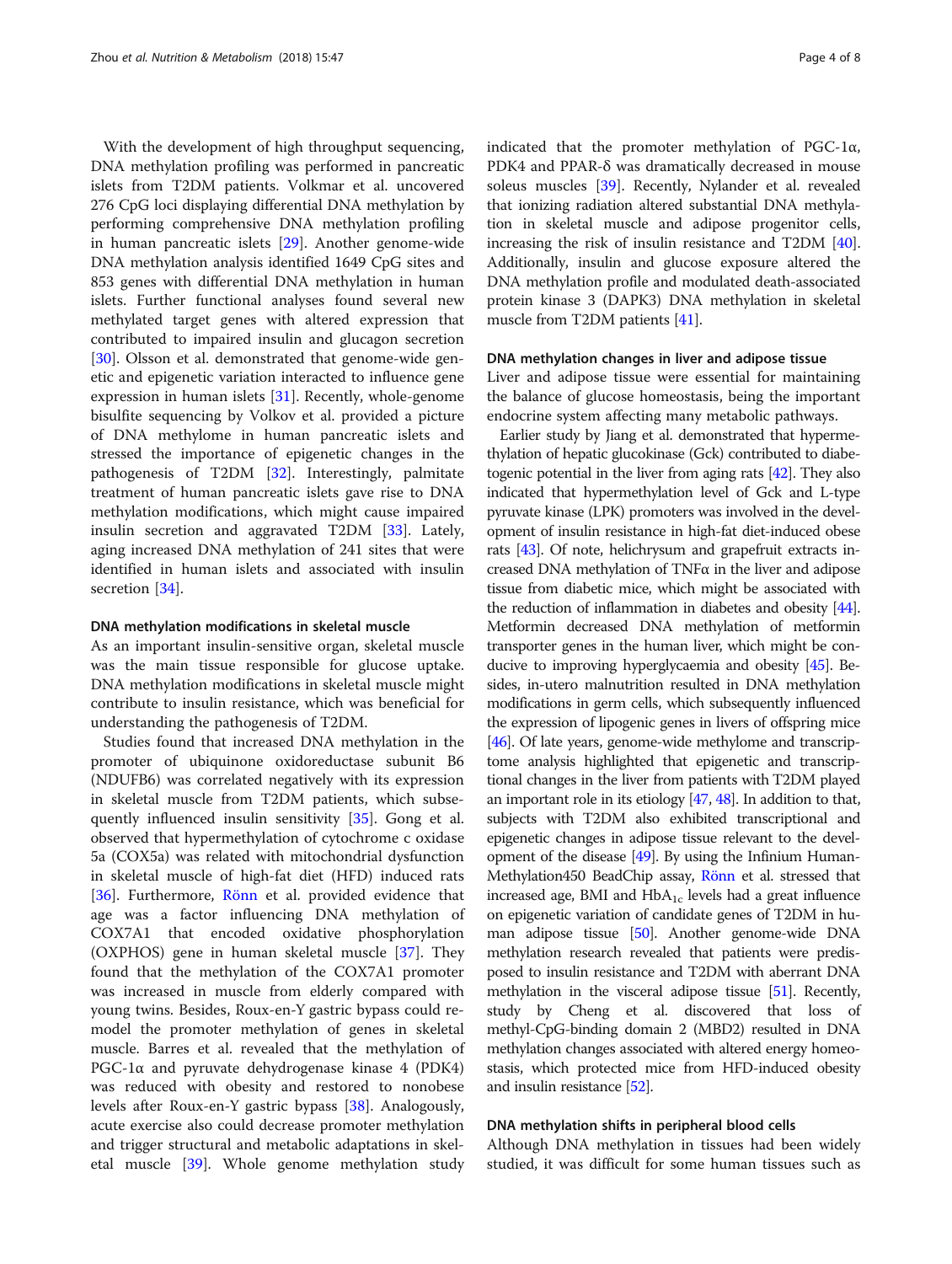pancreatic islets, liver, skeletal muscle and adipose tissue to be non-invasively assessed. Thus, blood might be considered as a fitting surrogate marker for reflecting DNA methylation in tissues. Gu et al. demonstrated that the methylation levels of insulin-like growth factor-binding protein 1 (IGFBP1) and IGFBP7 were increased in peripheral blood from Swedish men with newly diagnosed T2DM [\[53](#page-6-0), [54\]](#page-6-0). Genome-wide survey uncovered that low methylation level in human peripheral blood was an early marker of T2DM [[55\]](#page-6-0). Specifically, global DNA methylation analysis unraveled that methylation level was increased in B cells and natural killer cells, but unchanged in monocytes, lymphocytes or T cells from obese and T2DM patients [\[56](#page-6-0)]. del Rosario et al. also supported that DNA methylation shifts in peripheral blood leukocytes of mothers who had diabetes during pregnancy were associated with increased risk for T2DM of their offspring [\[57\]](#page-6-0). Beyond that, premature DNA methylation aging in peripheral blood leukocytes was also correlated with increased risk of T2DM [[58\]](#page-6-0). A monozygotic twin study showed that insulin resistance was probably associated with global DNA methylation of Alu repeats in peripheral blood leukocytes [[59\]](#page-6-0). In addition, a cohort study suggested that hypomethylation of long interspersed nucleotide element 1 (LINE-1) in peripheral blood was correlated with a higher risk metabolic status worsening [[60\]](#page-6-0). Like some T2DM-associated susceptibility gene methylated in tissues, several risk genes also exhibited methylation changes in peripheral blood from T2DM patients [\[61](#page-6-0), [62](#page-6-0)]. Hypomethylation of monocyte chemoattractant protein-1 (MCP-1) promoter region in the peripheral blood mononuclear cells (PBMC) was correlated to the serum MCP-1 level,  $HbA_{1c}$  and fasting blood glucose in T2DM patients [\[61](#page-6-0)]. Moreover, abnormal methylation of TCF7L2 promoter was further related to fasting glucose in peripheral blood from T2DM patients [\[62](#page-6-0)]. Epigenome-wide association study found five methylation markers that were associated with future T2DM incidence, including ATP binding cassette subfamily G member 1 (ABCG1), phosphocholine phosphatase (PHOSPHO1), suppressor of cytokine signaling 3 (SOCS3), sterol regulatory element binding transcription factor 1 (SREBF1) and thioredoxin interacting protein (TXNIP), throwing new lights on the pathogenesis underlying T2DM [\[63](#page-6-0)]. Subsequently, Dayeh et al. validated the five genes in blood DNA of subjects from the prospective study, but only found the association of ABCG1 and PHOSPHO1 methylation with the risk of T2DM [[64\]](#page-6-0). Furthermore, Florath et al. investigated that decreased methylation levels at cg19693031 located in the 3′-untranslated regions of TXNIP might increase fasting glucose and  $HbA_{1c}$  concentrations in T2DM patients [\[65](#page-7-0)]. Recently, Chen et al. showed that reversing the methylation of the

nuclear receptor subfamily 4 group A member 1 (NR4A1) contributed to its high expression and decreased blood glucose in T2DM patients [\[66\]](#page-7-0).

In addition to the above insulin-sensitive organs or tissues, recent study reported aging effects on DNA methylation modules in human brain and blood tissue, which signified that DNA methylation shifts might also exist in brain or other specific tissues from T2DM patients [\[67](#page-7-0)]. Also, the desensitization of insulin receptors in the brain might be regulated by epigenetic mechanisms that played a pivotal role in the pathogenesis of both Alzheimer's disease and T2DM [[68](#page-7-0)].

## Conclusion and future perspective

Novel research in the field of epigenetics opened up new sights into the pathogenesis of T2DM and provided further opportunities of identifying biomarkers for this complex metabolic disease. Epigenome-wide as well as site specific DNA methylation association studies were rapidly revealing different methylated genes in insulin-sensitive organs or tissues from T2DM patients. Even more, some certain methylation sites were introduced or removed by the mutation of T2DM susceptibility genes, partially elucidating the molecular mechanisms through which the T2DM SNPs affected gene function via differential DNA methylation [\[28](#page-6-0)]. In the last year, mechanistic studies of DNA methylation regulation indicated the correlation between cellular signaling pathways and DNA methylation [[69\]](#page-7-0), thereby increasing the possibilities to understand the etiology of T2DM and leading to a personal treatment for this disordered disease.

Current data supported the view that DNA methylation changes in different relevant metabolic tissues such as pancreatic islets, skeletal muscle, liver, brain, adipose tissue and PBMCs might be involved in the pathogenesis of T2DM. It was interesting to find that DNA methylation modifications in several certain genes were common within human tissues [\[70](#page-7-0), [71\]](#page-7-0). Hence, DNA methylation in blood, a potential surrogate for other hard-to-get tissues, might be promising biomarkers for T2DM. Lifestyle changes might modify DNA methylation and thus gene expression during the development of T2DM. Targeted researches brought us closer to a better understanding of the epigenetic signatures that were associated with either age- or lifestyle-related phenotypes, which might be helpful for identifying new therapeutic targets for improving insulin sensitivity [\[67](#page-7-0), [72](#page-7-0), [73](#page-7-0)].

As a common complex metabolic disorder, the detailed mechanisms of T2DM remained obscure. Day et al. proposed that a simple epigenetic drift model was insufficient to explain age-dependent methylation in tissues from T2DM patients [\[70](#page-7-0)]. Genetic and epigenetic study, recently reviewed by Kwak and his colleague,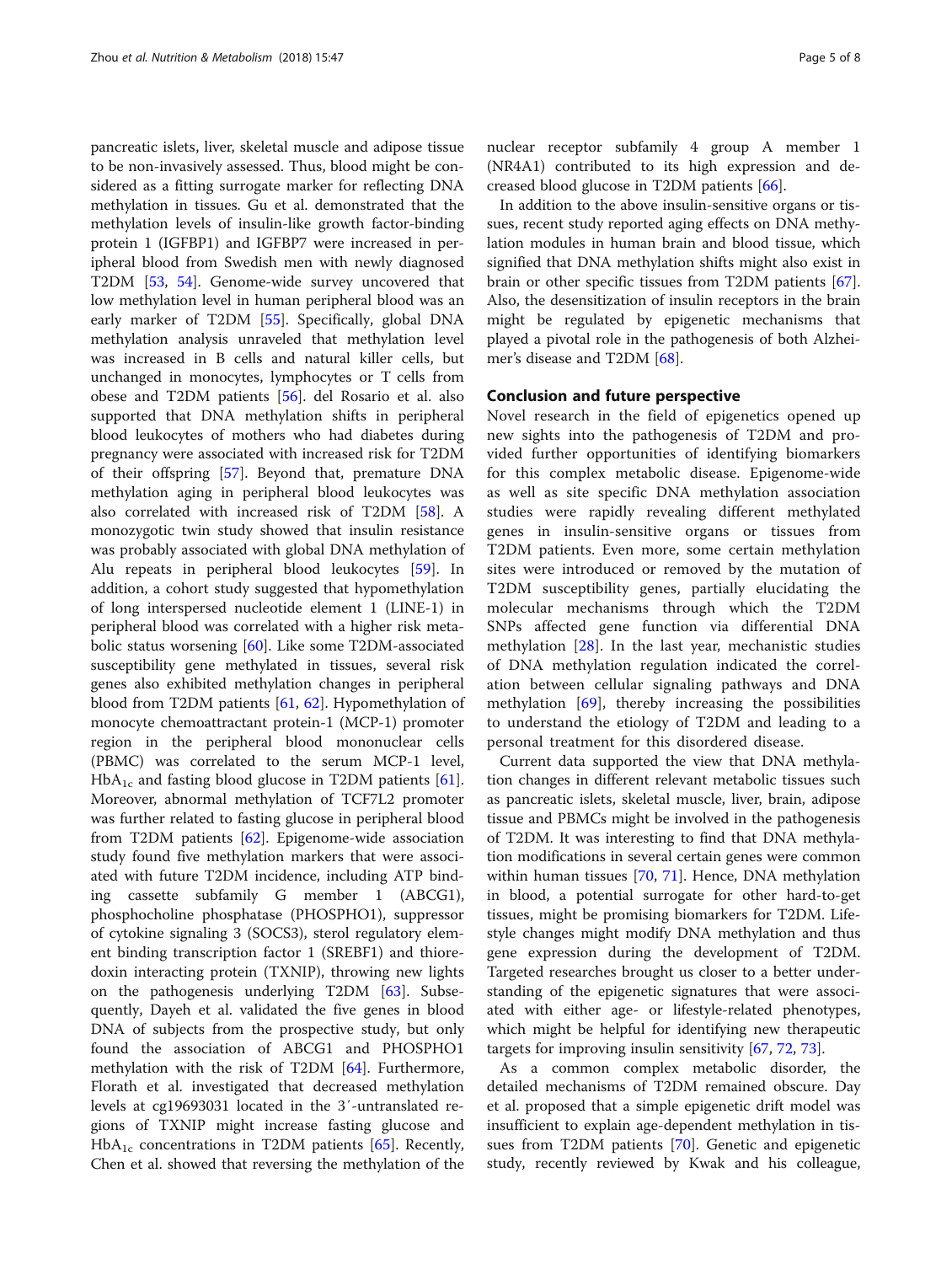<span id="page-5-0"></span>discussed how genetic, environmental factors and epigenetics interacted in the pathogenesis of T2DM [\[74](#page-7-0)]. Even more, an integrated T2DM knowledgebase that could access aggregated large-scale genetic data was appealed for advancing complex disease research [\[75\]](#page-7-0). Given this, large-scale epigenetic information was also required to form a database to facilitate our understanding of T2DM biology and improve patient treatment and outcomes.

In conclusion, DNA methylation provides an efficient tool for the recognition and interpretation of T2DM. Taking the role of DNA methylation in the pathogenesis of T2DM into account may contribute to a more personalized application of therapy for metabolic diseases in the future.

#### Abbreviations

ABCG1: ATP binding cassette subfamily G member 1; BMI: Body mass index; COX5a: Cytochrome c oxidase 5a; CpG: Cytosine-phosphate-guanine; DAPK3: Death-associated protein kinase 3; DNMT: DNA methyltransferases; Gck: Glucokinase; GLP-1: Glucagon-like peptide 1; HbA<sub>1c</sub>: Glycosylated hemoglobin; HFD: High-fat diet; IGFBP1: Insulin-like growth factor-binding protein 1; KCNQ1: Potassium voltage-gated channel subfamily Q member 1; LINE-1: Long interspersed nucleotide element 1; LPK: L-type pyruvate kinase; MBD2: Methyl-CpG-binding domain 2; MCP-1: Monocyte chemoattractant protein-1; NDUFB6: Ubiquinone oxidoreductase subunit B6; NR4A1: Nuclear receptor subfamily 4 group A member 1; OXPHOS: Oxidative phosphorylation; PBMC: Peripheral blood mononuclear cells; PDK4: Pyruvate dehydrogenase kinase 4; PDX-1: Pancreatic duodenal homeobox 1; PHOSPHO1: Phosphocholine phosphatase; PPARGC1A: Peroxisome proliferative activated receptor gamma coactivator 1 alpha; SNPs: Singlenucleotide polymorphisms; SOCS3: Suppressor of cytokine signaling 3; SREBF1: Sterol regulatory element binding transcription factor 1; T2DM: Type 2 diabetes mellitus; TCF7L2: Transcription factor 7 like 2; TXNIP: Thioredoxin interacting protein

#### Acknowledgments

The authors wish to acknowledge Xiaochuan Zhang from the First Affiliated Hospital of Zhengzhou University, China for editing of English grammar and syntax of the manuscript.

#### Authors' contributions

ZZ, BS and CSZ contributed towards the concept and manuscript writing; XPL revised and supervised overall project. All authors read and approved the final version of manuscript.

#### Ethics approval and consent to participate

Not applicable.

#### Consent for publication

Each author meets the criteria for authorship and assumes the corresponding responsibility.

#### Competing interests

The authors declare that they have no competing interests.

### Publisher's Note

Springer Nature remains neutral with regard to jurisdictional claims in published maps and institutional affiliations.

#### Author details

<sup>1</sup>Department of Chinese Medicine, The First Affiliated Hospital of Zhengzhou University, Zhengzhou 450000, China. <sup>2</sup>Department of Clinical Pharmacology, Xiangya Hospital, Central South University, Changsha 410000, China. <sup>3</sup>Hunan Key Laboratory of Pharmacogenetics, Institute of Clinical Pharmacology, Central South University, Changsha 410000, China.

#### References

- 1. International Diabetes Federation, Global burden. Sixth edition. 2014. [http://www.idf.org/diabetesatlas/5e/the-global-burden;](http://www.idf.org/diabetesatlas/5e/the-global-burden) Accessed 9 February 2015.
- 2. Kahn SE, Cooper ME, Del Prato S. Pathophysiology and treatment of type 2 diabetes: perspectives on the past, present, and future. Lancet. 2014; 383(9922):1068–83.
- 3. Stumvoll M, Goldstein BJ, van Haeften TW. Type 2 diabetes: principles of pathogenesis and therapy. Lancet. 2005;365(9467):1333–46.
- 4. Grant SF, Thorleifsson G, Reynisdottir I, Benediktsson R, Manolescu A, Sainz J, et al. Variant of transcription factor 7-like 2 (TCF7L2) gene confers risk of type 2 diabetes. Nat Genet. 2006;38(3):320–3.
- 5. Mahajan A, Go MJ, Zhang W, Below JE, Gaulton KJ, Ferreira T, et al. Genome-wide trans-ancestry meta-analysis provides insight into the genetic architecture of type 2 diabetes susceptibility. Nat Genet. 2014;46(3):234–44.
- 6. Morris AP, Voight BF, Teslovich TM, Ferreira T, Segre AV, Steinthorsdottir V, et al. Large-scale association analysis provides insights into the genetic architecture and pathophysiology of type 2 diabetes. Nat Genet. 2012;44(9):981–90.
- 7. McCarthy MI. Genomic medicine at the heart of diabetes management. Diabetologia. 2015;58(8):1725–9.
- 8. Barres R, Zierath JR. DNA methylation in metabolic disorders. Am J Clin Nutr. 2011;93(4):897s–00.
- 9. Ling C, Groop L. Epigenetics: a molecular link between environmental factors and type 2 diabetes. Diabetes. 2009;58(12):2718–25.
- 10. Ling C, Ronn T. Epigenetic markers to further understand insulin resistance. Diabetologia. 2016;59(11):2295–7.
- 11. Antequera F, Bird A. Number of CpG islands and genes in human and mouse. Proc Nati Acad Sci U S A. 1993;90(24):11995–9.
- 12. Bjornsson HT, Fallin MD, Feinberg AP. An integrated epigenetic and genetic approach to common human disease. Trends Genet. 2004;20(8):350–8.
- 13. Jones PA. Functions of DNA methylation: islands, start sites, gene bodies and beyond. Nat Rev Genet. 2012;13(7):484–92.
- 14. Lev Maor G, Yearim A, Ast G. The alternative role of DNA methylation in splicing regulation. Trends Genet. 2015;31(5):274–80.
- 15. Aran D, Sabato S, Hellman A. DNA methylation of distal regulatory sites characterizes dysregulation of cancer genes. Genome Biol. 2013;14(3):R21.
- 16. Mootha VK, Lindgren CM, Eriksson KF, Subramanian A, Sihag S, Lehar J, et al. PGC1-alpha-responsive genes involved in oxidative phosphorylation are coordinately downregulated in human diabetes. Nat Genet. 2003;34(3):267–73.
- 17. Ling C, Del Guerra S, Lupi R, Ronn T, Granhall C, Luthman H, et al. Epigenetic regulation of PPARGC1A in human type 2 diabetic islets and effect on insulin secretion. Diabetologia. 2008;51(4):615–22.
- 18. Jonsson A, Isomaa B, Tuomi T, Taneera J, Salehi A, Nilsson P, et al. A variant in the KCNQ1 gene preicts future type 2 diabetes and mediates impaired insulin secretion. Diabetes. 2009;58(10):2409–13.
- 19. Tan JT, Nurbaya S, Gardner D, Ye S, Tai ES, Ng Daniel PK. Genetic variation in KCNQ1 associates with fasting glucose and beta-cell function: a study of 3734 subjects comprising three ethnicities living in Singapore. Diabetes. 2009;58(6):1445–9.
- 20. Travers ME, Mackay DJ, Dekker NM, Morris AP, Lindgren CM, Berry A, et al. Insights into the molecular mechanism for type 2 diabetes susceptibility at the KCNQ1 locus from temporal changes in imprinting status in human islets. Diabetes. 2013;62(3):987–92.
- 21. Kuroda A, Rauch TA, Todorov I, Ku HT, Al-Abdullah IH, Kandeel F, et al. Insulin gene expression is regulated by DNA methylation. PLoS One. 2009; 4(9):e6953.
- 22. Yang BT, Dayeh TA, Kirkpatrick CL, Taneera J, Kumar R, Groop L, et al. Insulin promoter DNA methylation correlates negatively with insulin gene expression and positively with HbA(1c) levels in human pancreatic islets. Diabetologia. 2011;54(2):360–7.
- 23. Yang BT, Dayeh TA, Volkov PA, Kirkpatrick CL, Malmgren S, Jing X, et al. Increased DNA methylation and decreased expression of PDX-1 in pancreatic islets from patients with type 2 diabetes. Mol Endocrinol. 2012; 26(7):1203–12.
- 24. Hall E, Dayeh T, Kirkpatrick CL, Wollheim CB, Nitert MD, Ling C. DNA methylation of the glucagon-like peptide 1 receptor (GLP1R) in human pancreatic islets. BMC Med Genet. 2013;14:76.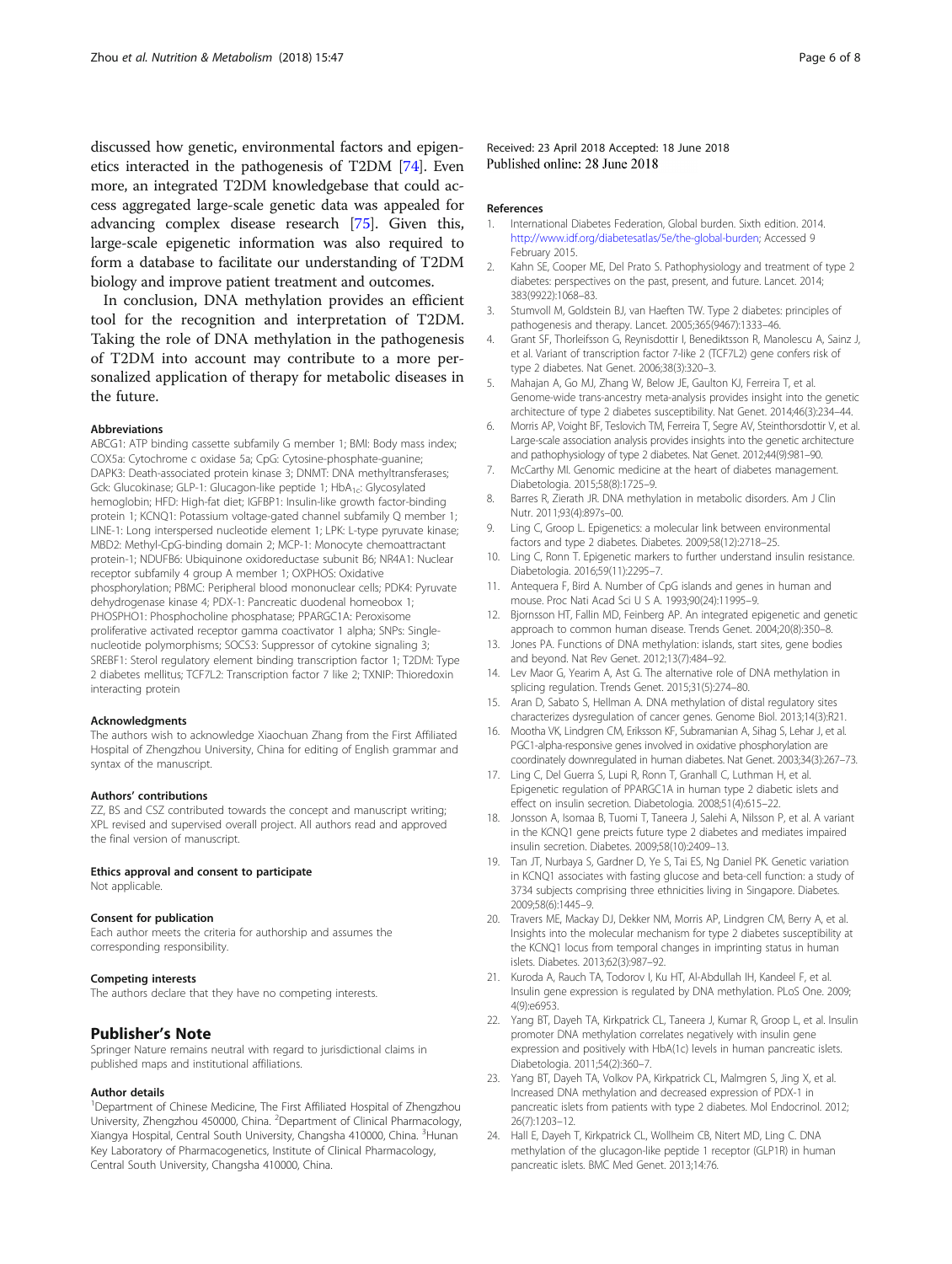- <span id="page-6-0"></span>25. Kameswaran V, Bramswig NC, McKenna LB, Penn M, Schug J, Hand NJ, et al. Epigenetic regulation of the DLK1-MEG3 microRNA cluster in human type 2 diabetic islets. Cell Metab. 2014;19(1):135–45.
- 26. Sandovici I, Hammerle CM, Cooper WN, Smith NH, Tarry-Adkins JL, Dunmore BJ, et al. Ageing is associated with molecular signatures of inflammation and type 2 diabetes in rat pancreatic islets. Diabetologia. 2016;59(3):502–11.
- 27. Thompson RF, Fazzari MJ, Niu H, Barzilai N, Simmons RA, Greally JM. Experimental intrauterine growth restriction induces alterations in DNA methylation and gene expression in pancreatic islets of rats. J Biol Chem. 2010;285(20):15111–8.
- 28. Dayeh TA, Olsson AH, Volkov P, Almgren P, Ronn T, Ling C. Identification of CpG-SNPs associated with type 2 diabetes and differential DNA methylation in human pancreatic islets. Diabetologia. 2013;56(5):1036–46.
- 29. Volkmar M, Dedeurwaerder S, Cunha DA, Ndlovu MN, Defrance M, Deplus R, et al. DNA methylation profiling identifies epigenetic dysregulation in pancreatic islets from type 2 diabetic patients. EMBO J. 2012;31(6):1405–26.
- 30. Dayeh T, Volkov P, Salo S, Hall E, Nilsson E, Olsson AH, et al. Genome-wide DNA methylation analysis of human pancreatic islets from type 2 diabetic and non-diabetic donors identifies candidate genes that influence insulin secretion. PLoS Genet. 2014;10(3):e1004160.
- 31. Olsson AH, Volkov P, Bacos K, Dayeh T, Hall E, Nilsson EA, et al. Genomewide associations between genetic and epigenetic variation influence mRNA expression and insulin secretion in human pancreatic islets. PLoS Genet. 2014;10(11):e1004735.
- 32. Volkov P, Bacos K, Ofori JK, Esguerra JL, Eliasson L, Ronn T, et al. Wholegenome bisulfite sequencing of human pancreatic islets reveals novels differentially methylated regions in type 2 diabetes pathogenesis. Diabetes. 2017;66(4):1074–85.
- 33. Hall E, Volkov P, Dayeh T, Bacos K, Ronn T, Nitert MD, et al. Effects of palmitate on genome-wide mRNA expression and DNA methylation patterns in human pancreatic islets. BMC Med. 2014;12:103.
- 34. Bacos K, Gillberg L, Volkov P, Olsson AH, Hansen T, Pedersen O, et al. Bloodbased biomarkers of age-associated epigenetic changes in human islets associate with insulin secretion and diabetes. Nat Commun. 2016;7:11089.
- 35. Ling C, Poulsen P, Simonsson S, Ronn T, Holmkvist J, Almgren P, et al. Genetic and epigenetic factors are associated with expression of respiratory chain component NDUFB6 in human skeletal muscle. J Clin Invest. 2007; 117(11):3427–35.
- 36. Gong Y, Liu Y, Li J, Su L, Yu S, Zhu X, et al. Hypermethylation of Cox5a promoter is associated with mitochondrial dysfunction in skeletal muscle of high fat diet-induced insulin resistant rats. PLoS One. 2014;9(12):e113784.
- 37. Ronn T, Poulsen P, Hansson O, Holmkvist J, Almgren P, Nilsson P, et al. Age influences DNA methylation and gene expression of COX7A1 in human skeletal muscle. Diabetologia. 2008;51(7):1159–68.
- 38. Barres R, Kirchner H, Rasmussen M, Yan J, Kantor FR, Krook A, et al. Weight loss after gastric bypass surgery in human obesity remodels promoter methylation. Cell Rep. 2013;3(4):1020–7.
- 39. Barres R, Yan J, Egan B, Treebak JT, Rasmussen M, Fritz T, et al. Acute exercise remodels promoter methylation in human skeletal muscle. Cell Metab. 2012;15(3):405–11.
- 40. Nylander V, Ingerslev LR, Andersen E, Fabre O, Garde C, Rasmussen M, et al. Ionizing radiation potentiates high-fat diet-induced insulin resistance and reprograms skeletal muscle and adipose progenitor cells. Diabetes. 2016; 65(12):3573–84.
- 41. Mudry JM, Lassiter DG, Nylen C, García-Calzon S, Naslund E, Krook A, et al. Insulin and glucose alter death-associated protein kinase 3 (DAPK3) DNA methylation in human skeletal muscle. Diabetes. 2017;66(3):651–62.
- 42. Jiang MH, Fei J, Lan MS, Lu ZP, Liu M, Fan WW, et al. Hypermethylation of hepatic Gck promoter in ageing rats contributes to diabetogenic potential. Diabetologia. 2008;51(8):1525–33.
- 43. Jiang M, Zhang Y, Liu M, Lan MS, Fei J, Fan W, et al. Hypermethylation of hepatic glucokinase and L-type pyruvate kinase promoters in high-fat dietinduced obese rats. Endocrinology. 2011;152(4):1284–9.
- 44. de la Garza AL, Etxeberria U, Palacios-Ortega S, Haslberger AG, Aumueller E, Milagro F, et al. Modulation of hyperglycemia and TNFalpha-mediated inflammation by helichrysum and grapefruit extracts in diabetic db/db mice. Food Funct. 2014;5(9):2120–8.
- 45. García-Calzón S, Perfilyev A, Männistö V, de Mello VD, Nilsson E, Pihlajamäki J, et al. Diabetes medication associates with DNA methylation of metformin transporter genes in the human liver. Clin Epigenetics. 2017;9:102.
- 46. Martinez D, Pentinat T, Ribo S, Daviaud C, Bloks VW, Cebria J, et al. In utero undernutrition in male mice programs liver lipid metabolism in the secondgeneration offspring involving altered Lxra DNA methylation. Cell Metab. 2014;19(6):941–51.
- 47. Nilsson E, Matte A, Perfilyev A, de Mello VD, Kakela P, Pihlajamaki J, et al. Epigenetic alterations in human liver from subjects with type 2 diabetes in parallel with reduced folate levels. J Clin Endocrinol Metab. 2015;100(11): E1491–501.
- 48. Kirchner H, Sinha I, Gao H, Ruby MA, Schonke M, Lindvall JM, et al. Altered DNA methylation of glycolytic and lipogenic genes in liver from obese and type 2 diabetic patients. Mol Metab. 2016;5(3):171–83.
- 49. Nilsson E, Jansson PA, Perfilyev A, Volkov P, Pedersen M, Svensson MK, et al. Altered DNA methylation and differential expression of genes influencing metabolism and inflammation in adipose tissue from subjects with type 2 diabetes. Diabetes. 2014;63(9):2962–76.
- 50. Ronn T, Volkov P, Gillberg L, Kokosar M, Perfilyev A, Jacobsen AL, et al. Impact of age, BMI and HbA1c levels on the genome-wide DNA methylation and mRNA expression patterns in human adipose tissue and identification of epigenetic biomarkers in blood. Hum Mol Genet. 2015; 24(13):3792–813.
- 51. Crujeiras AB, Diaz-Lagares A, Moreno-Navarrete JM, Sandoval J, Hervas D, Gomez A, et al. Genome-wide DNA methylation pattern in visceral adipose tissue differentiates insulin-resistant from insulin-sensitive obese subjects. Transl Res. 2016;178:13–24. e5
- 52. Cheng J, Song J, He X, Zhang M, Hu S, Zhang S, et al. Loss of Mbd2 protects mice against high-fat diet-induced obesity and insulin resistance by regulating the homeostasis of energy storage and expenditure. Diabetes. 2016;65(11):3384–95.
- 53. Gu T, Gu HF, Hilding A, Sjoholm LK, Ostenson CG, Ekstrom TJ, et al. Increased DNA methylation levels of the insulin-like growth factor binding protein 1 gene are associated with type 2 diabetes in Swedish men. Clin Epigenetics. 2013;5(1):21.
- 54. Gu HF, Gu T, Hilding A, Zhu Y, Karvestedt L, Ostenson CG, et al. Evaluation of IGFBP-7 DNA methylation changes and serum protein variation in Swedish subjects with and without type 2 diabetes. Clin Epigenetics. 2013;5(1):20.
- 55. Toperoff G, Aran D, Kark JD, Rosenberg M, Dubnikov T, Nissan B, et al. Genome-wide survey reveals predisposing diabetes type 2-related DNA methylation variations in human peripheral blood. Hum Mol Genet. 2012; 21(2):371–83.
- 56. Simar D, Versteyhe S, Donkin I, Liu J, Hesson L, Nylander V, et al. DNA methylation is altered in B and NK lymphocytes in obese and type 2 diabetic human. Metabolism. 2014;63(9):1188–97.
- 57. del Rosario MC, Ossowski V, Knowler WC, Bogardus C, Baier LJ, Hanson RL. Potential epigenetic dysregulation of genes associated with MODY and type 2 diabetes in humans exposed to a diabetic intrauterine environment: an analysis of genome-wide DNA methylation. Metabolism. 2014;63(5):654–60.
- 58. Toperoff G, Kark JD, Aran D, Nassar H, Ahmad WA, Sinnreich R, et al. Premature aging of leukocyte DNA methylation is associated with type 2 diabetes prevalence. Clin Epigenetics. 2015;7:35.
- 59. Zhao J, Goldberg J, Bremner JD, Vaccarino V. Global DNA methylation is associated with insulin resistance: a monozygotic twin study. Diabetes. 2012;61(2):542–6.
- 60. Martin-Nunez GM, Rubio-Martin E, Cabrera-Mulero R, Rojo-Martinez G, Olveira G, Valdes S, et al. Type 2 diabetes mellitus in relation to global LINE-1 DNA methylation in peripheral blood: a cohort study. Epigenetics. 2014; 9(10):1322–8.
- 61. Liu ZH, Chen LL, Deng XL, Song HJ, Liao YF, Zeng TS, et al. Methylation status of CpG sites in the MCP-1 promoter is correlated to serum MCP-1 in type 2 diabetes. J Endocrinol Investig. 2012;35(6):585–9.
- 62. Canivell S, Ruano EG, Siso-Almirall A, Siso-Almirall A, Kostov B, Gonzalez-de P, et al. Differential methylation of TCF7L2 promoter in peripheral blood DNA in newly diagnosed, drug-naive patients with type 2 diabetes. PLoS One. 2014;9(6):e99310.
- 63. Chambers JC, Loh M, Lehne B, Drong A, Kriebel J, Motta V, et al. Epigenome-wide association of DNA methylation markers in peripheral blood from Indian Asians and Europeans with incident type 2 diabetes: a nested case-control study. Lancet Diabetes Endocrinol. 2015;3(7):526–34.
- 64. Dayeh T, Tuomi T, Almgren P, Perfilyev A, Jansson PA, de Mello VD, et al. DNA methylation of loci within ABCG1 and PHOSPHO1 in blood DNA is associated with future type 2 diabetes risk. Epigenetics. 2016; 11(7):482–8.